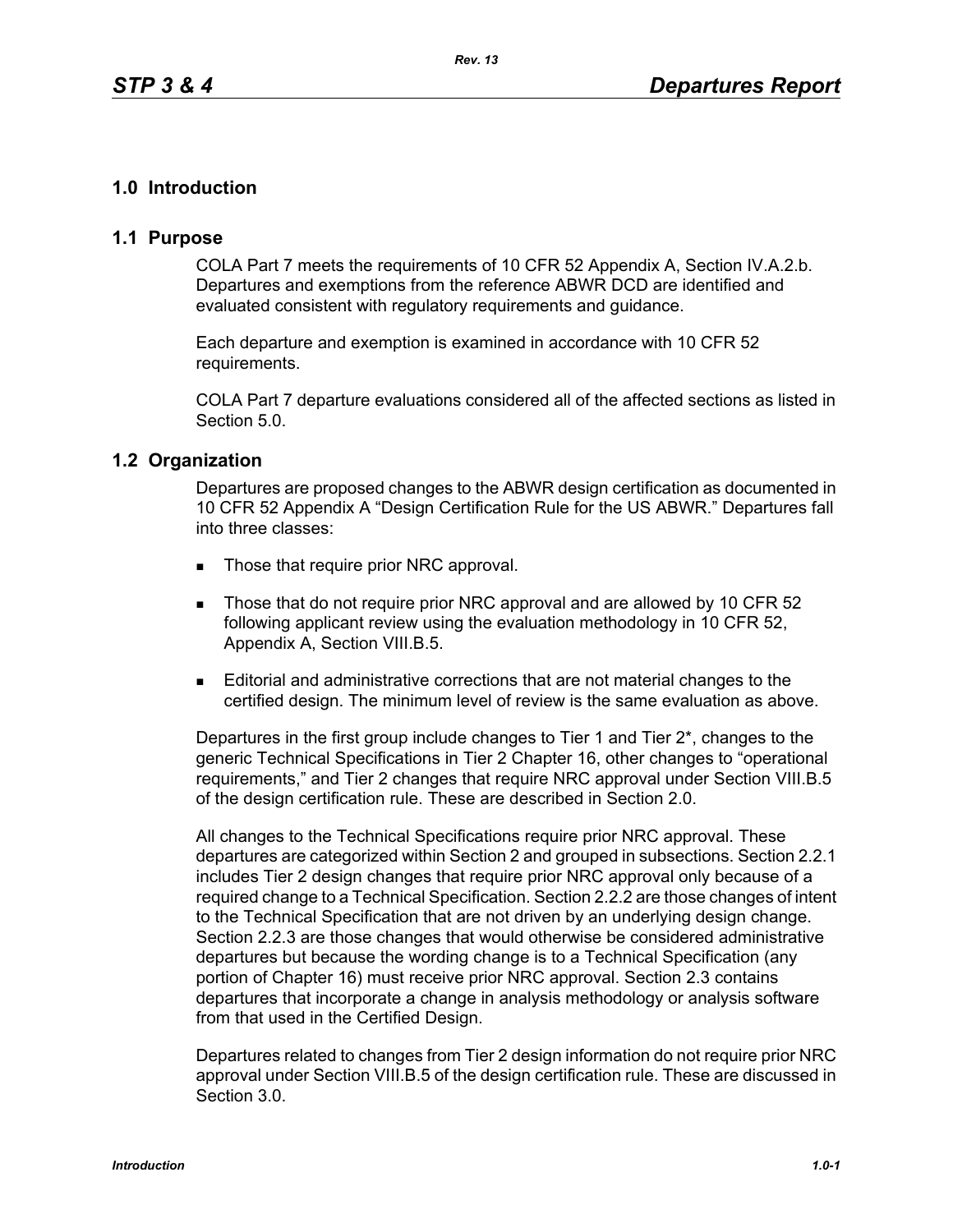Changes from the DCD text that involve no material change in the technical intent or content of the certified design are generic administrative departures. These are listed in Section 4.0 in the table format and include the correction of internal references, consistency in nomenclature, and resolution of obvious technical misstatements such as wrong units.

Departures and exemptions can affect one or more sections of the COLA. Sectional changes are linked to a primary section. The primary section assigned is the highest in the change hierarchy, i.e. Tier 1 before T2\* before Tier 2. Each departure is assigned a primary section, and all secondary sections follow. A cross-tabulation of affected sections against the primary section is also provided.

Departures are also designated as either standard (prefixed as STD), applying to STP 3 & 4 and all subsequent applications that reference the ABWR, or site-specific, applying only to this STP 3 & 4 COLA (prefixed STP).

A separate table is provided in Section 5.0 for those drawings and figures transmitted in FSAR Chapter 21 that are changed as a result of a departure. These are organized both by departure vs. drawing and drawing vs. departure for reviewer convenience.

## **1.3 Report Format**

Section 2.0 is a compilation of those reports for departures that require prior NRC approval. Each report includes a description of the conceptual change that explains the reasoning for the change. The description explains both the primary affected section and all secondary affected sections. Each description includes the regulatory justification base(s) under which the Commission may grant the departure. A summary of the safety evaluation performed prior to application submittal is also provided as well as any references to, for example, submitted license topical reports or post-certification rulemaking actions.

Section 3.0 is the compilation of those reports for which prior NRC approval is not required per 10 CFR 52. These contain a description of the change and a summary of the written evaluation of the changes under Section X.A.3 of the design certification rule. These summary reports are similar in format and level of detail as reports submitted by operating reactors as required by 10 CFR 50.59. The written evaluations are performed per procedure and the final written evaluations are documented in the design record files and are retained for the life of the plant*.*

Section 4.0 is a tabulation of the administrative departures identified in developing the STP 3 & 4 COLA. These have been screened using the "50.59-like" process and do not require NRC approval under Section VIII.B.5 of the design certification rule because they do not impact:

- **Any design function.**
- **Method of performing or controlling a design function.**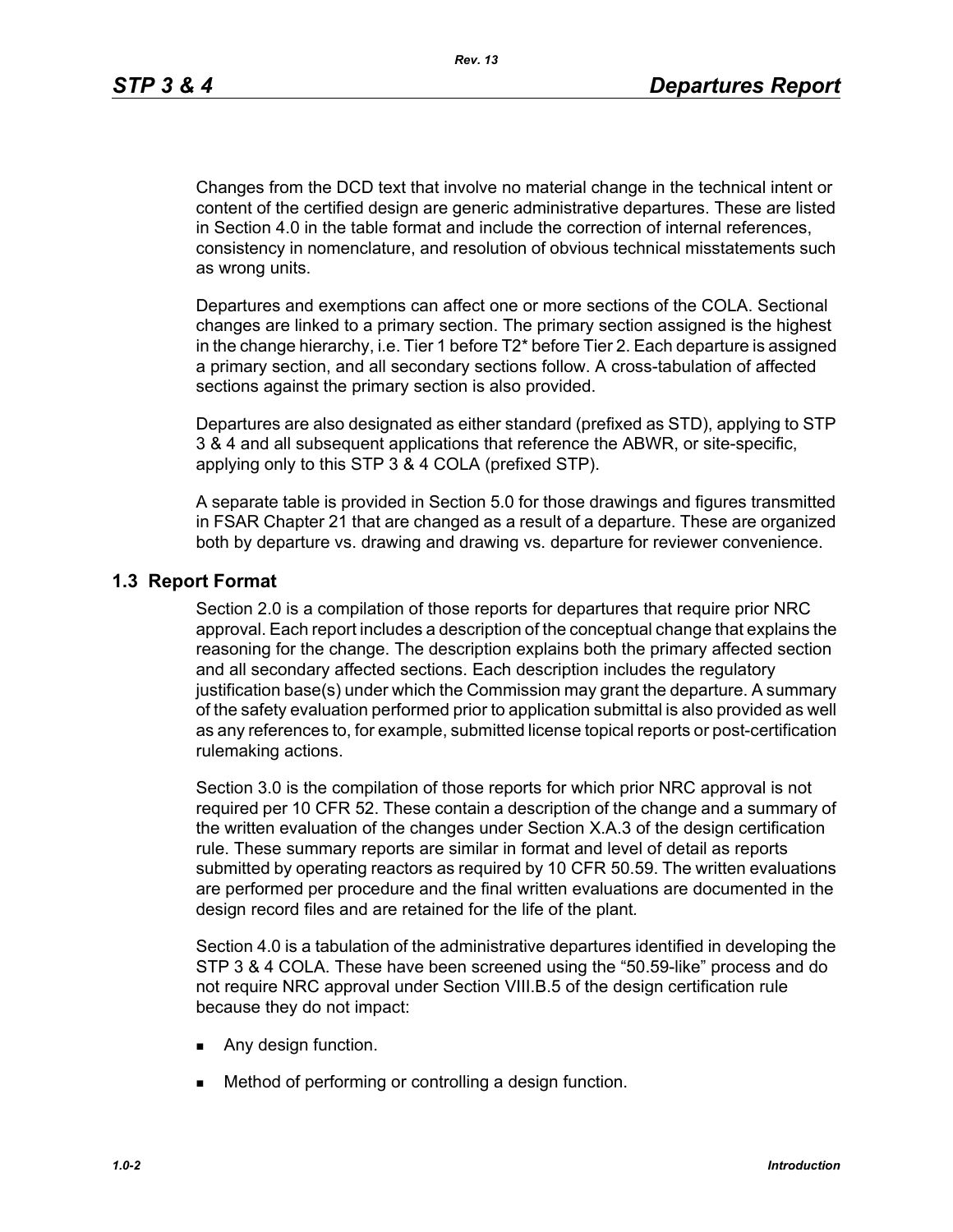An evaluation for demonstrating that the intended design function will be accomplished.

Section 5.0 collects and summarizes information in the form of tables contained in Sections 2.0, 3.0 and 4.0.

### **1.4 Departure Designations**

Each departure is assigned a unique identifier (see below) and every changed section lists one or more departures using that identifier in the text. Rather than repeat a description of a departure within the text of the COLA in every occurrence of that departure, changed sections are grouped around a common concept and reported once.

The first three letters differentiate between standard departures ("STD") and sitespecific departures ("STP") followed by "DEP" standing for "departure." Tier 1 departures have "T1" following the first six letters. The departures are then numbered within the primary chapter and top-level section so that a generic Tier 1 departure in Tier 1 Section 2.4.4 could have as an identifier:

#### STD DEP T1 2.4-1

The Tier 2 departure is numbered with STD followed by DEP and then Tier 2 section with an identifier:

STD DEP 5.4-1

A site-specific departure in Tier 1, Chapter 5, "Site Parameters," might be numbered:

#### STP DEP T1 5.0-1

The departure identifier for all administrative departures will be un-numbered and appear:

## STD DEP Admin

Departures within a common FSAR chapter and section (the "X.Y" level) are identified based on the chronological order of development and are listed in no particular sequence. That is, STD DEP T1 2.4-2 is neither more nor less significant than STD DEP T1 2.4-3.

The departure identifier for departures that change the NSSS Vendor from GE to Toshiba, NSSS Vendor or Other are designated as:

STD DEP Vendor